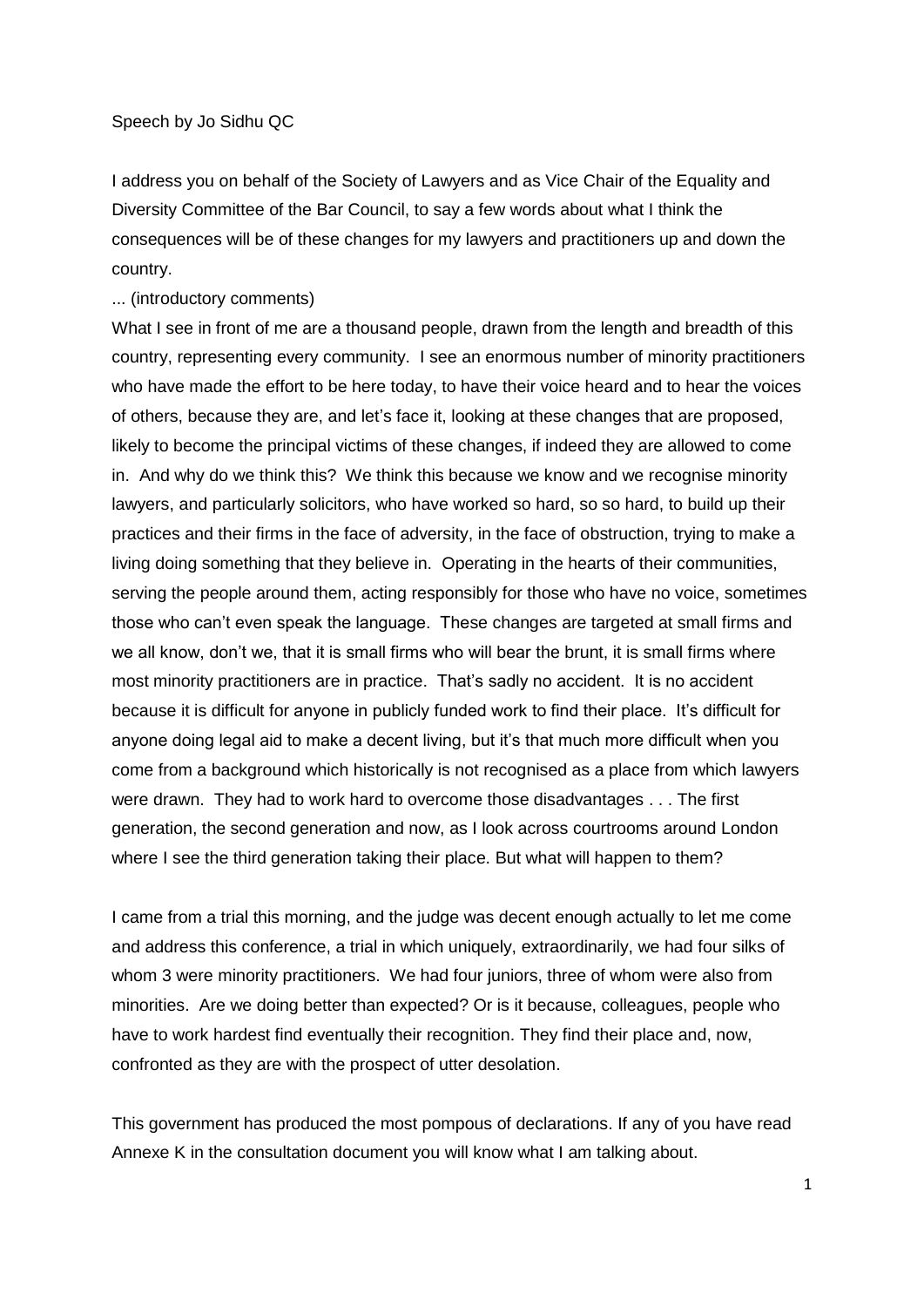The most pompous of declarations which goes something like this:

"The Government is mindful of the importance of considering the impact of legal aid proposal on different groups. In accordance with our duty to the Equality Act 2010, we have considered the impact of the proposals on individuals sharing protected characteristics, in order to give due regard to the need to eliminate unlawful conduct, advanced equality of opportunity and foster good relations" . . . no less!

Pompous and misconceived declaration number 2, at paragraph 4.5: "We have considered the implications of the proposals for the advancement of equality of opportunity and the need to foster good relations. Our view is that .. the proposals do not undermine attaining those proposed objectives and are justified in all the circumstances for the reasons set out."

What are those reasons? Because legal aid cuts are a necessary means by which public expenditure can be brought back under control. As blithe as that. And yet this government and Mr Grayling himself recognises, almost in the same breath, what the impact is going to be – the impact on minority practitioners up and down the land, because they say this at paragraph 5.6.4, dealing with the introduction of competition: "To the extent that any majority managed firms are more likely to be small, the proposal may have a disproportionate impact on them. Providers with majority BME and male managerial control are over-represented among legal aid providers in comparison with the population as a whole. The proposals therefore may (may, he says!) have a disproportionate impact on them and we consider any such impact to be justified for the reasons set out below."

This is not a possibility, colleagues, this is not a prospect. This is a reality, where the livelihoods of people all around this hall are going to be stolen from them despite the contribution that they have made all these years to serve the criminal justice system. Four years ago there were 4,000 firms who had the right to practice in criminal legal aid work. More than 40% of those firms in London alone were BME. A stunning figure you may think. That 4,000 has been depleted through a cull down to some 1,600 today. Where has that burden fallen hardest? Amongst BME firms. And how much does Grayling insult us, that from the 1,600 he will cull another 75% and bring it down to 400.

Colleagues, small firms are not a vice. Small firms, in fact, we contend are more economically efficient than large firms. Small firms are the lightest burden on the public purse. They consume the smallest part of the legal aid budget. They take the fewest of the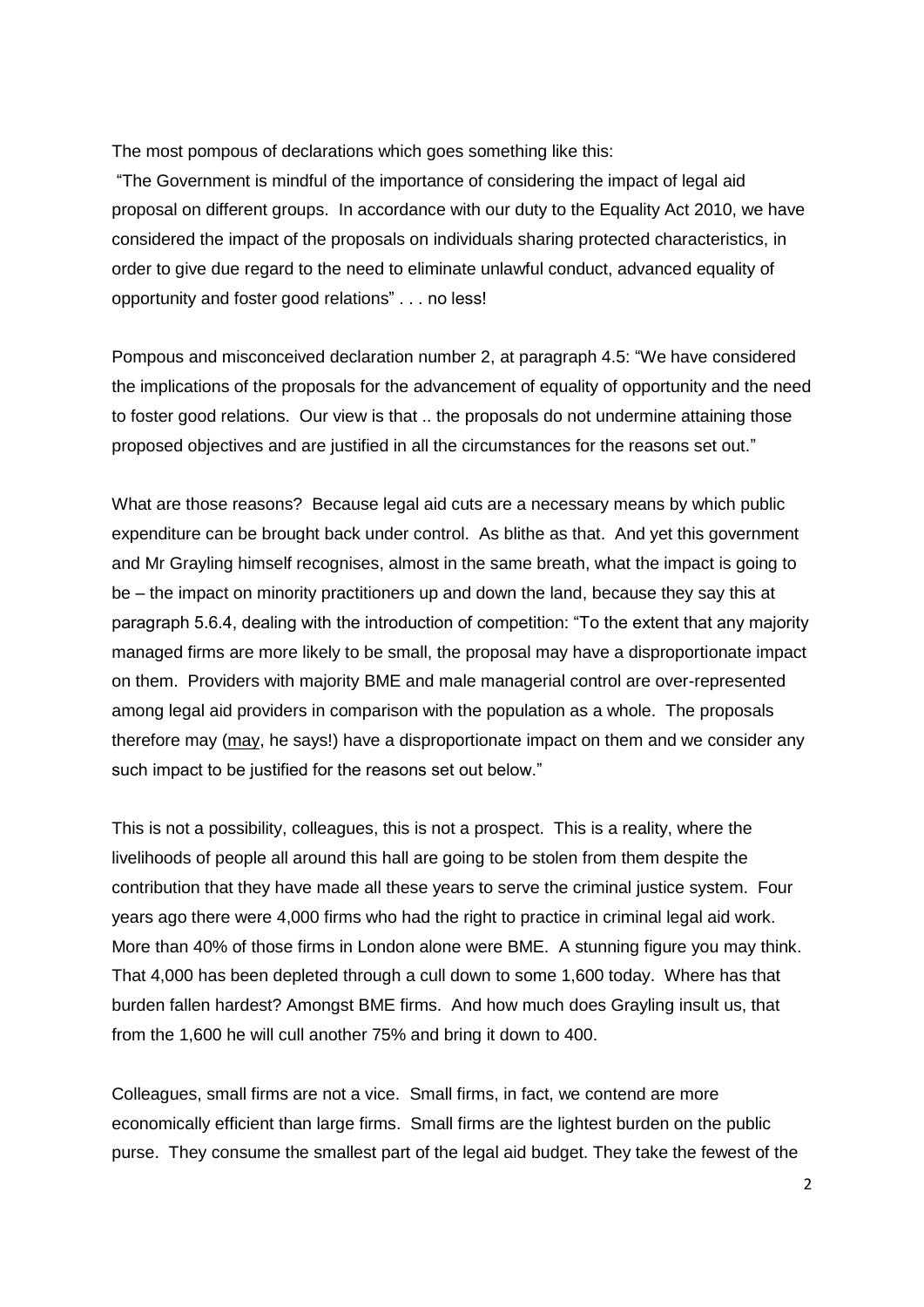duty solicitor slots. They operate to the lowest overheads, sometimes they don't even call on legal aid funds, because they speak the language, they don't need interpreters. You can imagine, if you think about it, where minority practitioners are located in small firms, the value for money for the British taxpayer is extraordinarily good. They play a vital role, not just as part of the criminal justice system, but as part of the community in which they are located. They offer those communities not just a voice; they give them access to justice. How many cases have we become wearily familiar with of injustices perpetrated against minority communities that aren't resolved for years until the intervention of a firm of solicitors that took it upon itself to fight, to fight against injustice. Only recently, Sean Rigg's case came to light. Prior to this Zahid Mubarak, and prior to him, Stephen Lawrence. Where did these cases come from? They came from lawyers who were prepared to work for free, pro bono; that fancy latin word that means working for nothing. They work for nothing because there is a business from which they could operate. You take the business away, you take away the free work. Who is going to look after these people? Who is going to look after these people in the community who turn to those lawyers when they need support?

Colleagues, diversity is not an aspiration, it is an intrinsic good. We need diversity within our solicitors' profession, we need it within the Bar. We need it because if we don't have it, those clients who can't make choices any more will find themselves completely at sea. The colleagues who are sitting next to you today who have a different coloured skin are playing their part. We need to support them. This is why the legal community made up of solicitors and barristers, some more successful than others, but don't forget, those small practitioners working away assiduously day after day, out of hours and weekends, for little or no reward, because they will fall by the wayside if this happens. If we want community cohesion, we have to pay for community cohesion. It doesn't come for free. David Cameron calls it the Big Society, where you do something for nothing. We've been doing it for years!

If you take us away from these communities, you have nothing but the tensions which are bubbling underneath exploding within this. I lived through the 1979 riots, I lived through the 1981 riots and I saw the riots in 2011. If it wasn't for the solicitors, the small solicitors working in those High Streets, those riots wouldn't have stopped. It was because those solicitors understood their communities that they were able to act as a buffer between them and the executive.

Finally, a word for the youngsters who are coming into the profession. I meet many. I meet them at conferences, I meet them through the Inn, I meet them at their colleges, and I know